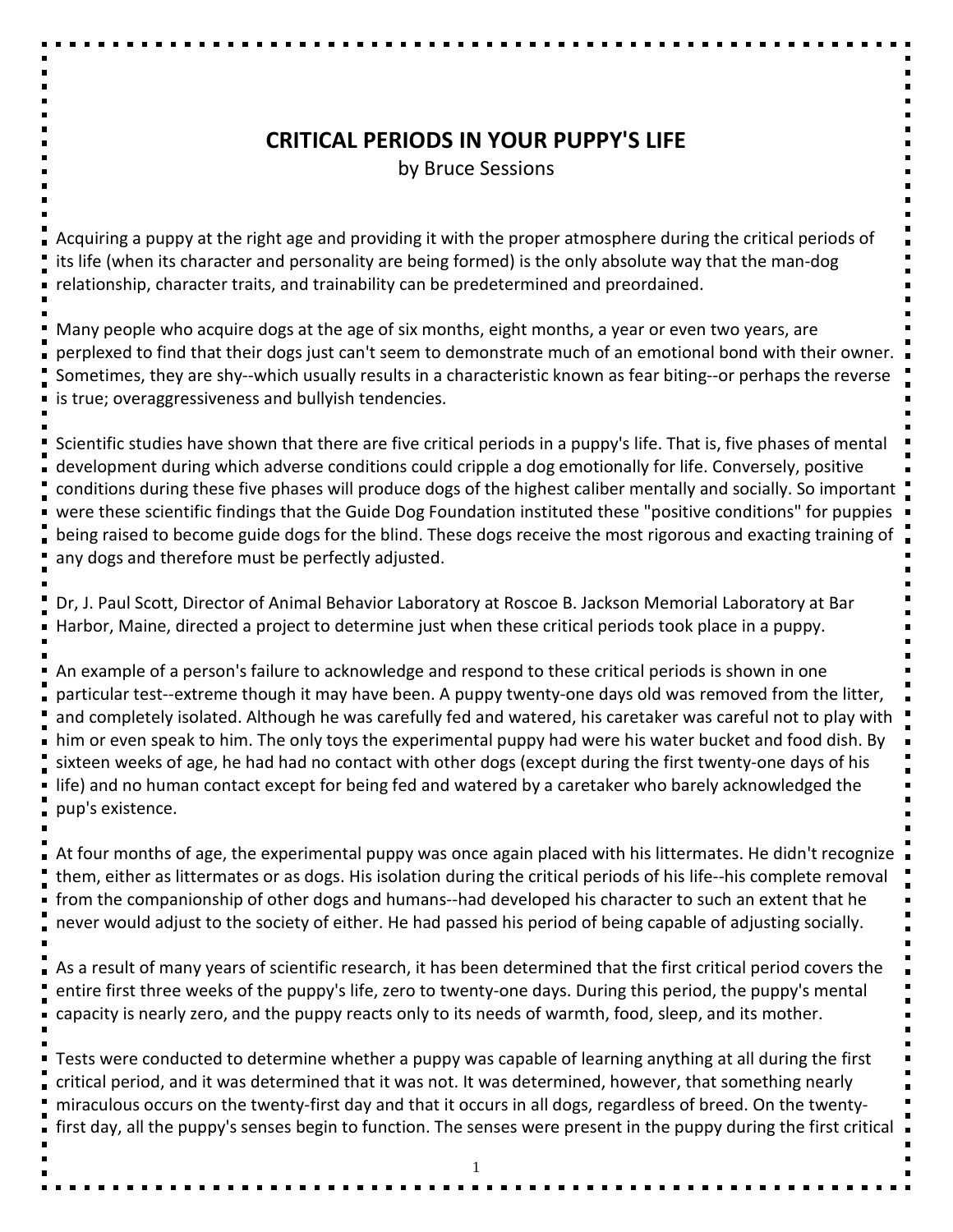period, but were dormant. The twenty-first day of the puppy's life is like an automatic switch that "turns on" the puppy; it also turns on the second and possibly the most important critical period in the pup's life.

During the twenty-first to twenty-eighth day, the new puppy needs its mother more than any other time. The brain and nervous system begin to develop. Awareness begins to take place, and in this mental state a new puppy finds the world that surrounds him rather frightening. Things that happen can become frightening experiences.

A puppy removed from its mother during this second critical period will never attain the mental and emotional growth that he could and would have had if left alone? The social stress of being alive--and the awareness of it--has its greatest impact during this second critical period in the puppy's life; that is, between the third and fourth weeks.

It may seem peculiar to some that no other time in a dog's life presents the same proneness to such emotional upset, and that such upsets could have such a traumatic and permanent effect on his social attitudes. It is during this second critical period that the characteristic of nervousness can generate shyness and other negative qualities in a puppy. Once adverse and negative conditions have been allowed to develop during this second critical period-no amount of reconditioning or training later in life will alter or significantly modify the resultant negative characteristics.

The fifth to seventh week must be considered as the third critical period in the puppy's life. The puppies will venture away from home--not very far--and do a little exploring. At the beginning of the sixth week, the awareness of society will dawn. That is, the society of man and the society of dog. The puppy's nervous system--and trainability--are developing and by the end of this critical period will have developed to capacity.

During this third critical period, your puppy will learn to respond to voices, and will begin to recognize people. It is during this third critical period that a social "pecking order" will be established among the puppies in the litter. Some of the puppies will learn to fight for food--they'll learn to be bullies. The littermates that are cowed by the aggressive tendencies of the others will become shy.

The scientific tests at Hamilton station have shown that it is advantageous for a puppy to remain with the litter long enough to acquire a little competitive spirit, but that too much is detrimental to the puppy's emotional growth. Puppies that remain with littermates after the seventh week will develop bullyish or cowed tendencies which will remain with them into adulthood.

The third critical period ends during the seventh week, and the puppy is now considered emotionally developed and ready to learn. The "trainability system" within the dog is ripe and is operating to capacity. What he learns during the fourth critical period will be retained and become a part of the personality and characteristic of the overall dog. If the puppy is left with the mother, its emotional development will be crippled. It will remain dependent upon her, but in her will find very little security, since she will begin to totally ignore the puppy.

If the puppy remains with the litter beyond this point, and without adequate human contact, its social adjustment to human society will be crippled, and what it learns will be learned from the littermates. The optimum time for taking a puppy into a new household is at the end of the seventh week and the beginning of the puppy's fourth critical period. This fourth critical period extends into the twelfth week of the puppy's life. Since the puppy's trainability--or learning facilities--are operating at full capacity now, it's better that he does his learning from his new owner. And learn he will! The fourth critical period marks a period of time when the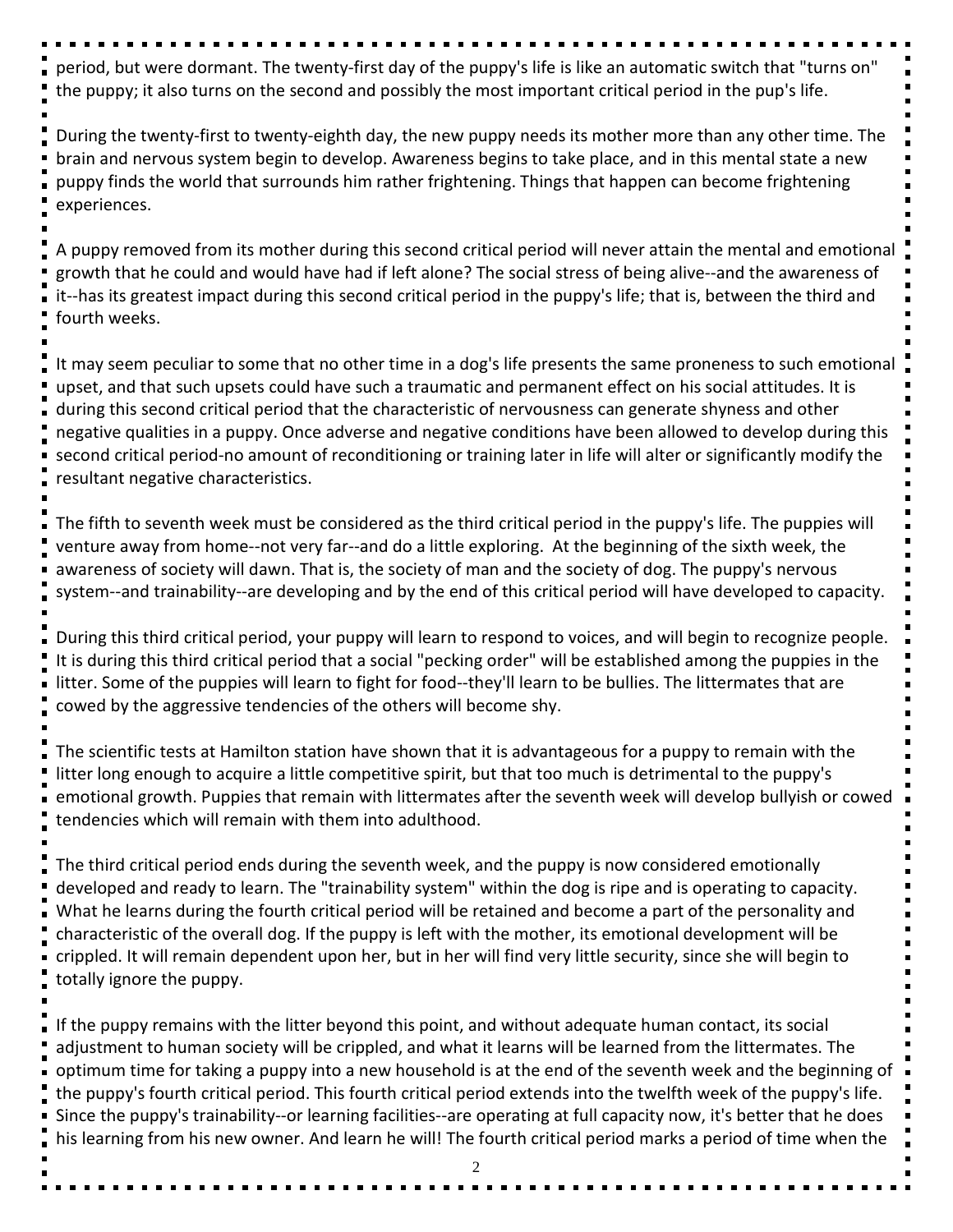new puppy will learn at a fast and furious pace. It's much better that the things the puppy learns at this point- and at this important period in his life--be constructive. What the puppy learns now will shape him into the kind of dog he will be forevermore.

The puppy's character traits and personality will develop so rapidly during this fourth critical period, that what he learns will become permanently fixed, and will influence his attitude toward people and other animals for the duration of his life.

Through the first three critical periods, no significant brainwaves from a puppy can be recorded on electroencephalographs, but the fourth critical period is different. The first actual, and highly significant, brainwaves can be recorded. It is during this fourth period that a bond will be established between dog and man that will have a lasting effect upon the puppy. During no other phase in his life will he have the ability to achieve a stronger bond than during this fourth critical period. His contact with people during this phase is the whole key to his emotional and social success within the human society!

In the tests at Bar Harbor, puppies were isolated at various intervals during the five critical periods and it was determined that isolation from human society had its greatest effect on the puppies during this fourth critical period. The results were puppies which became incapable of being trained, and incapable of being companions to man.

It is during this fourth critical period that the puppy should be socialized with the human element. Not just with the new owner, but other humans as well. The puppy should be taken for walks out in public. He should meet people, be allowed to play with children and other animals (under controlled supervision).

It is during this critical period that simple commands should be taught. There should be gentle discipline. Forceful corrections during this period could adversely tip the scales on which the puppy's emotional development now rests.

He's learning to live in a human's world. He's learning to trust in, and have a confidence in human beings. A puppy this age does not deliberately get into mischief! He does not know he's doing anything wrong. A physical and forceful correction could result in complete and utter confusion within the mind of the puppy. Faith and trust in his new human friends could be quickly shattered.

Discipline should be confined to verbal scolding, whenever it's necessary. Verbal scolding does not include shouting.

Commands such as "sit", "stay", "come" should be taught in a "gemlike" atmosphere. Housebreaking should be instituted in a gentle manner, ensuring that praise is used as a reward--the primary training tool--rather than forceful correction. During this fourth critical period, the absence of praise serves as a meaningful correction. It is during this period that puppies can develop what we generally refer to as "hand-shyness." The puppy at this age is learning about human beings, and what he learns about them should always be constructive. Children should not be allowed to scare the puppy, nor handle him without being closely supervised.

The puppy's environment should be such that he develops a sense of security. The mild restrictions we impose upon him, i.e., not allowing him to chew on furniture, shoes, etc., will have the additional value of helping the puppy develop proper tolerance levels. Tolerance levels are so important that the U.S. Army institutes carefully controlled tests on puppies for the purpose of raising these tolerance levels.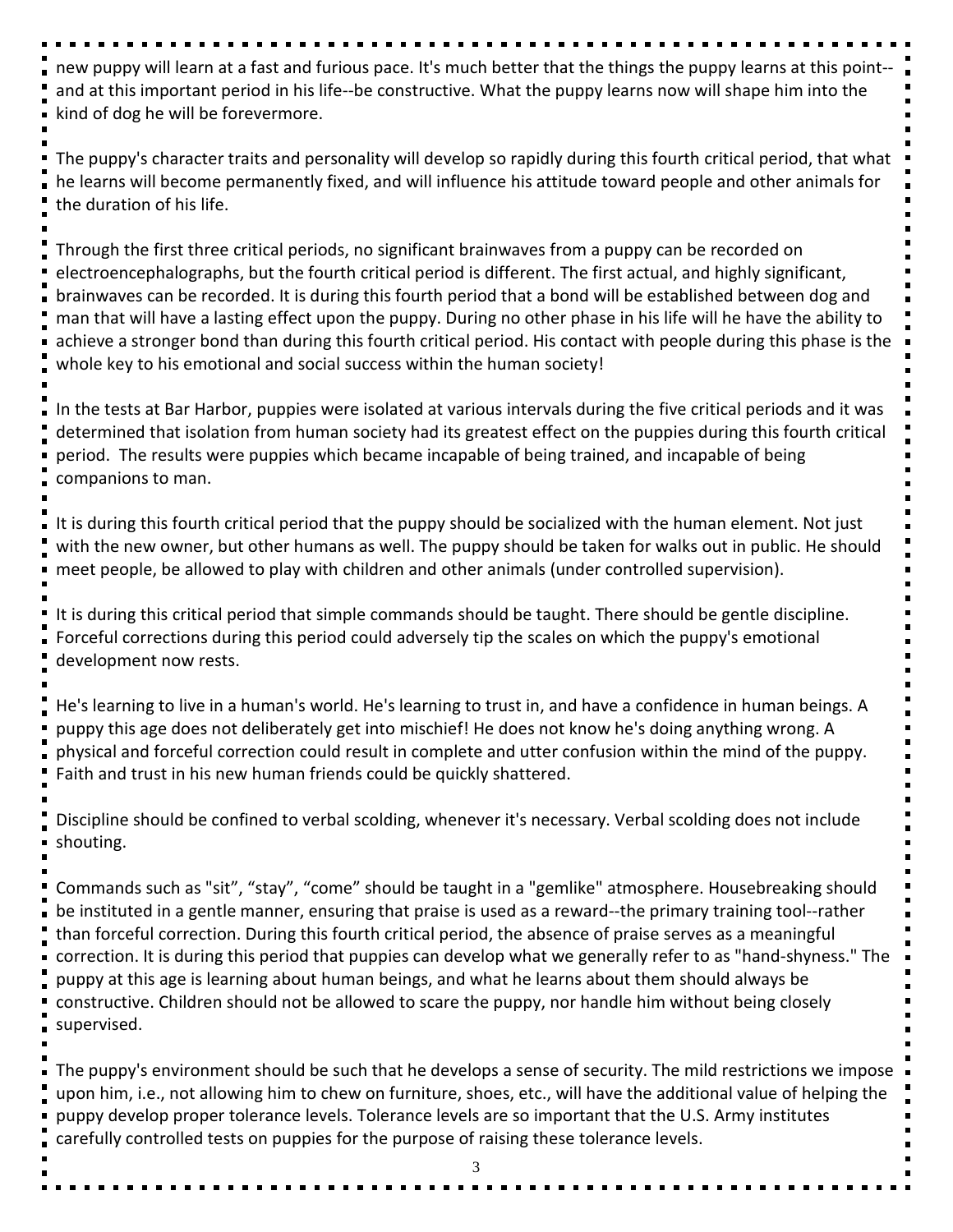In our human society, we have what is known as kindergarten in our public schools. The purpose of kindergarten is to prepare the child emotionally for the learning that will take place later. Kindergarten and pre-school classes are, in effect, a training ground to teach children how to learn. Likewise is the fourth critical period in the puppy's life, the eighth to twelfth week.

If he is taught how to learn during the fourth period, his actual formal schooling (which should take place during the fifth and final critical period) will be so successful that he will learn much more easily and rapidly. He will also be able to learn more than a puppy that does not have pre-school experience.

Although the "come", "sit", "stay" and "no" commands are invaluable if taught during the fourth period, perhaps the most important single response during this period is learning to fetch. At first glance, this may sound unnecessary and unimportant. It should be pointed out however, that puppies who cannot learn to fetch are dropped from the Guide Dog Program. Moreover, adult dogs being trained as Marijuana Detector Dogs, and Bomb Detector Dogs, must first learn to fetch. A dog that cannot learn to fetch or refuses to learn, will not become a detector dog or guide dog. The significance of fetching cannot be overemphasized. How such a "game" expands the puppy's mind, and what such willingness to fetch reveals about the puppy, would require an article in itself. Learning to fetch in the fourth critical period can spell success or failure in your dog's desire and ability to work for you.

The fifth and final critical period is from the thirteenth to sixteenth week of the puppy s life. A highly significant thing will happen during this critical period, and the owner should be prepared for it and ready to handle it smoothly and with confidence. The puppy will make his first attempt to establish himself as the "dominant being" in the "pack" (family). It is here--in this fifth critical period--that the puppy will learn whether he can physically turn on his owner and get away with it!

It would be well to point out here that if he is allowed to get away with it, he will lose the confidence and respect for his owner that developed during the fourth critical period. The tolerance level toward his owner will be narrowed. He'll learn that by rebelling, he'll get things his way. It is during this fifth critical period that absolute authority will be challenged. It is here that the challenge must be met, head-on, by the dog's owner. Instructing people as to the best method of dealing with the problem is difficult because no two dogs are exactly alike. Disciplinary measures for one dog are not necessarily suitable for another.

In dog training schools, the question is often asked: "What shall I do if my dog bites me?" My answer usually goes something like "What would you do if your child hit you?" Suffice it to say that the new puppy will challenge your authority during the fifth critical period and try to establish himself as the dominant being. He should be shown swiftly and firmly that, though you love him implicitly, by all that's holy, you are the dominant being, and there's only room at the top for one!

Formal obedience training should begin during this fifth critical period if the full potential of the puppy's intelligence and companionability is to be realized. It should be pointed out that trainers should be selected with great care.

Being aware of the five critical periods, and providing the correct environment during these periods--as well as instituting proper learning techniques--will allow a puppy to develop emotionally and socially to full potential. Each time you marvel at a guide dog leading its blind owner through busy traffic, you can be assured that the five critical periods of that dog's life were handled with great care. The proper emotional and environmental factors during the critical periods were the criteria for the successful performance of the dog.